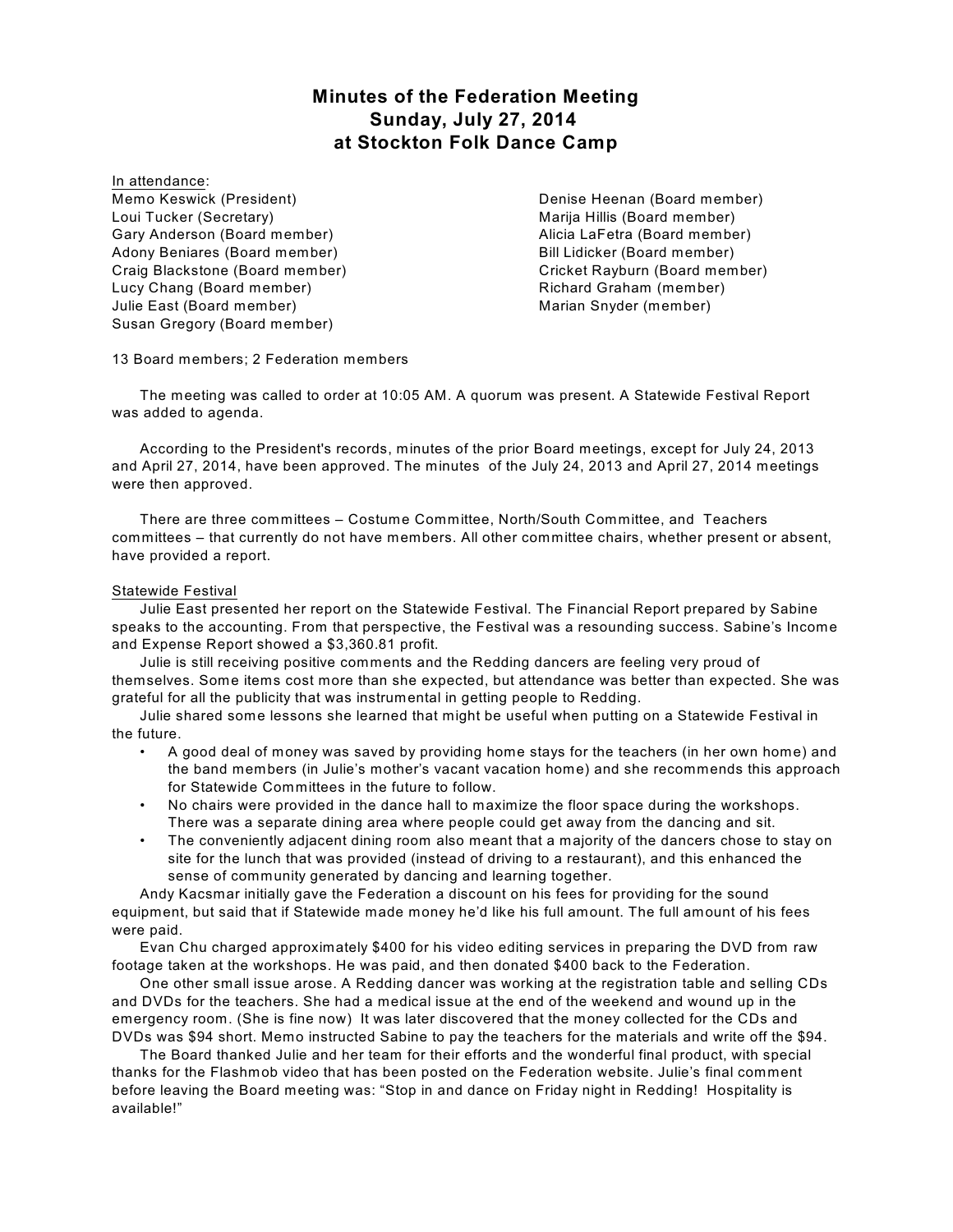## Pre-printed Programs

Memo commented on a drawback to the once-traditional pre-printed dance program at festivals and parties: there was no slot available for the Federation to be promoted at Statewide. He had to ask Julie to squeeze him in. Statewide is a Federation event and one of the biggest and costliest to put on and we should be able to use it as a recruitment tool.

There was a discussion about the demise of pre-programs due to a desire for all request programs instead, and the benefits (spontaneity and ability to program the evening based on the dancers in attendance) and drawbacks (no ability to review in advance of the event any dances on the program, or going outside or leaving for the evening and missing a favorite dance). It was suggested that an article could be written to appear in *Let's Dance!* on this subject. Denise Heenan was suggested as someone who could write such an article with help by Craig Blackstone and Cricket Rayburn.

## Regional Statewide Attendance Breakdown

Memo's prepared and presented his analysis of the regional breakdown of Statewide attendance. There had been worries that Bay Area dancers would be reluctant to attend because of the distance but they did attend! A quarter of those attending came from the San Francisco Bay area. The analysis also included the number of Federation members versus non-members. Memo expressed his surprise at the number of non-members attending. W hile it is true some of them dropped in for one day, one workshop, or an evening party, it still points to dancers who might benefit from becoming Federation members.

The Southern California attendance was particularly striking in terms of Federation members versus non-members until it was explained that many Southern California dancers belong to the Southern Federation but not our Northern California Federation.

There was a discussion about whether we should be contacting the non-members to see if they want to become Federation members but it was deemed a project for regional representatives. Memo, for example, is trying to convince Chico dancers to join the Federation.

## New Dancers Festivals

There was a side discussion about the New Dancers Festivals, the importance of doing more than one, getting emails from anyone attending, and following up immediately afterwards. It was pointed out that it is important to have a committee instead of just one person putting on the New Dancers Festival so that all the responsibilities before and after don't sit on one set of shoulders. A comment was made that "seeds have to be planted, and they don't often sprout right away."

It was reported that in the North Bay, Carol Friedman's group picked up nine new members after their first New Dancers Festival, and six more after the second one. Participants get a list of dances done and a CD of music. Carol has the advantage of being able to hold the Festival in the same hall where her weekly classes are held, so participants are familiar with the surroundings, parking situation, etc., and don't need to look at list of other dance classes in other locations to find a weekly class.

That said, Memo would like clubs representatives to look at any increase (or decrease) in club membership to see what we can learn from clubs that are growing. Memo will reach out to some of the growing clubs.

## Standard Operating Procedures

Memo expressed regret that he has not followed up on the Standard Operating Procedures ("SOPs") that need to be created or edited. Memo said he had not forgotten about them, but hasn't gotten around to working on them.

### Possibility of W orkshops at AARP Conferences

There was a brief review and discussion centered on Diane Baker's email about working with the AARP to include dance events, especially folk dance events, or at least an information booth, at future AARP conferences. Marija Hillis, Promotions Chair, said she would be interested in pursuing this.

## Letter for Club re Non-Profit Status

Memo presented the draft of a letter he wrote regarding the 501(c)(3) status of the Federation in order to help member groups to possibly get a non-profit rate at dance venues. His goal was to be clear that the Federation is a qualified non-profit but that did not confer non-profit status on member clubs. The Federation provides liability insurance only. The landlord can then decide whether to give the club the nonprofit rate based on that letter. Bill agreed to review the letter in light of Federation bylaws to be sure the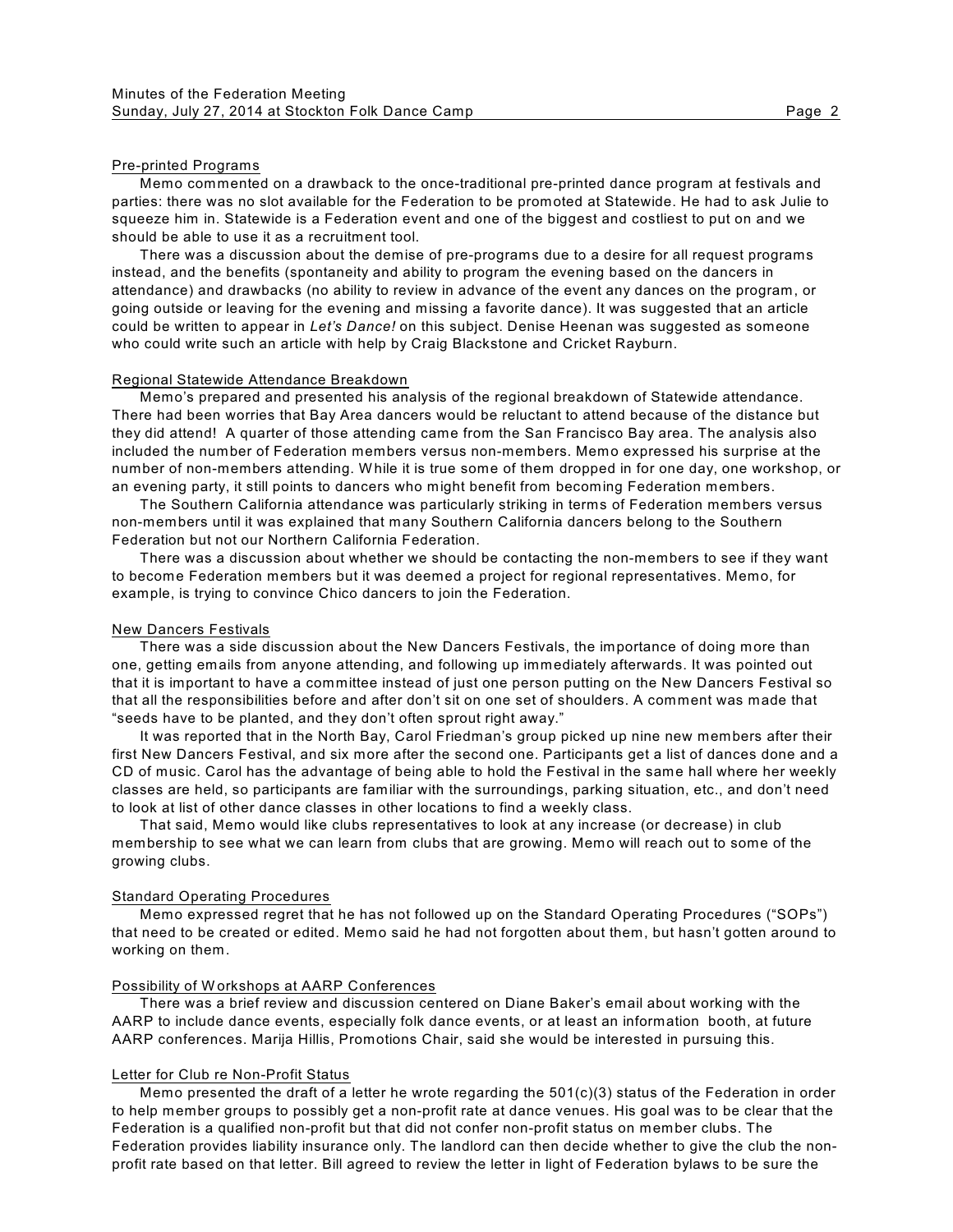letter is accurate. The Board gave a general approval of the goal and purpose of the letter and left it to Bill and Memo to agree on the final wording.

## Amazon \$mile Program

Memo reported on an Amazon purchase program called Amazon Smile that runs parallel to the regular Amazon.com whereby 0.5% of an individual's purchases goes toward the non-profit organization of his/her choice. [A \$100 purchase would theoretically generate 50¢.] The Amazon Smile website says "W e will reach out to the organization to be sure it is ready to receive donations," but it isn't clear what that means.

Memo suggested that if anyone who regularly purchases items through Amazon would take the time to look at this program and sign up, he would like to see if it actually generates anything for the Federation. If the program really works, he would like to write an article for *Let's Dance!* magazine and see more Federation members join the program to generate additional funds.

# Past President's Pin

Memo passed around Clarice W illis' Past Presidents pin. He found this pin for sale on line, but was unwilling to pay what the vendor initially wanted for it. He waited until the price went down and did eventually buy it. The vendor had no history on the pin. Clarice W illis was the third president of the Federation (1944-45) but moved to W ashington State shortly after marrying in the late 1940s. Memo is considering passing the pin along at the Officers Ball. This item will be discussed at a future meeting..

# Treasurer's Report

Sabine was not able to attend the meeting due to Stockton Folk Dance Camp business, but her report through the end of the Federation's fiscal year (May 31, 2014) was provided. There was a brief discussion about fees charged by Paypal, and whether we should we charge \$1 or \$2 to cover those fees. It was concluded that it was too small amount (\$1.32 on a \$35 membership) to worry about, and that if using Paypal meant that members paid yearly membership on time with less fuss, it was worth it.

Since it was only about six weeks since the end-of-fiscal year report, Sabine did not provide a to-date report. There have only been a few bills, such as one for editing, printing, and mailing *Let's Dance!* magazine, and some membership dues that had come in, and a donation or two.

## Past-President's Report

Lucy's report on the New Dancers Festival has been widely distributed. She considers these festivals a long-term investment. She is working with dance leaders in various areas to hold a NDF this year. The Officers Ball planning is on track.

- The Institute Committee (Lucy is a member of the committee) has a list of potential teachers and a partial list of dances.
- The Dinner Sub-Committee (Ellie, Loui, and Sabine) are working on an upgraded dinner that will be \$15 instead of last year's cost of \$10.
- Bill Cope has agreed to play music again during dinner but diners can expect to see song sheets so they can sing along if they want to.
- The Officers Ball Registration form needs to be finalized so it get to Gary Anderson for printing in the September issue of *Let's Dance!*

## Vice President's Report

Kevin was not able to attend but he provided a report on the Silk Road Festival. Next year this festival will be held on May 2, 2015, so it should not conflict with any other Federation event.

## Insurance Committee

Ken was not able to attend but provided a report. Loui explained what happened to delay the payment of the last club's insurance payment. It will be paid shortly which will bring all member clubs current. The insurance premiums were paid on time. Member clubs either have insurance or an email/letter on file stating they either don't need insurance, or they have insurance through another provider.